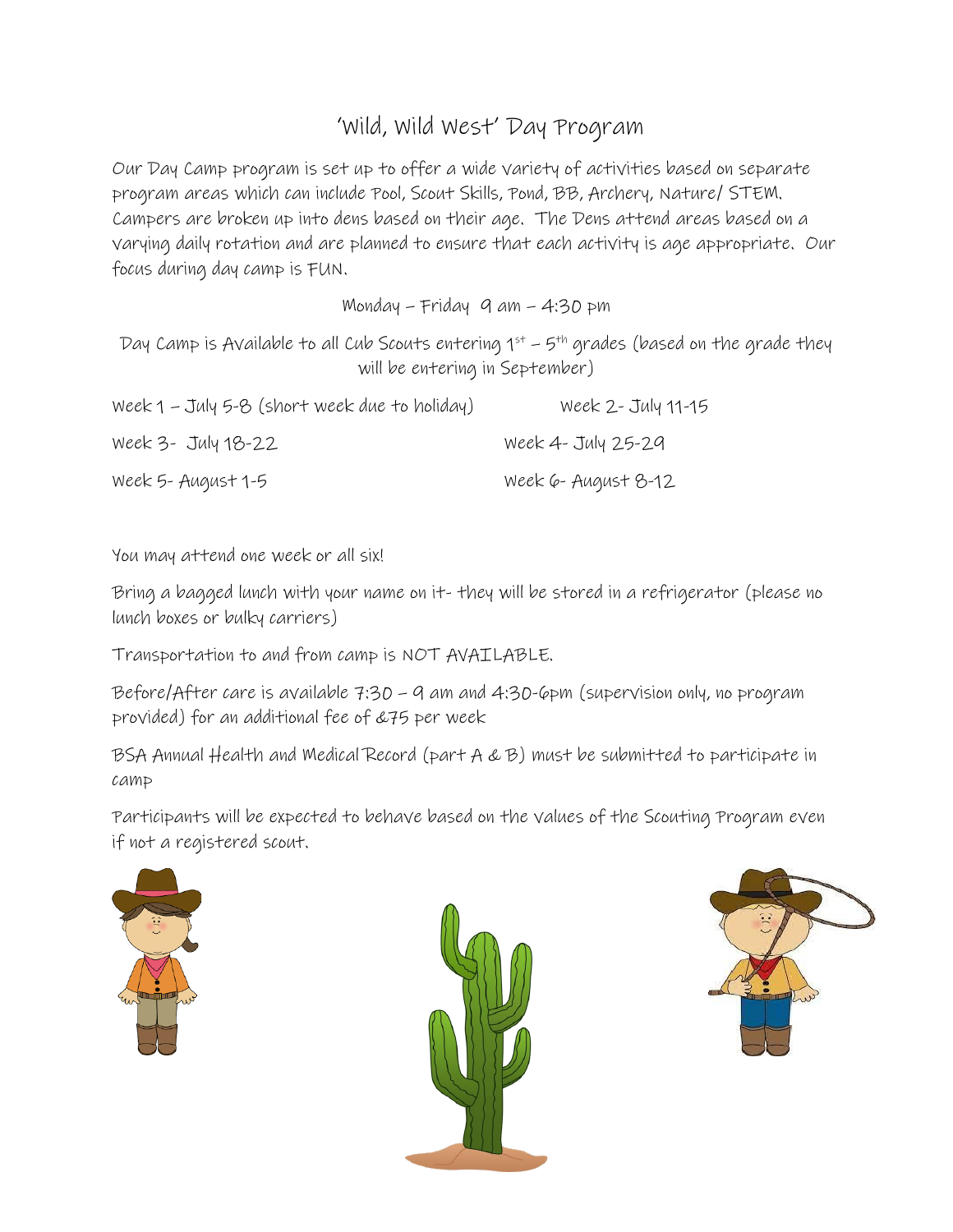



VOLUNTEERS- Volunteers are a very important part of our summer camp program. Being a volunteer leader gives you the opportunity to help supply a top-notch program to many cubs. It also allows you to spend some real quality time with your child and to be a part of their scouting experience. You can volunteer one day, a few days, one week or all 6 weeks. Volunteers must fill out the Volunteer application located at the end of this parent guide and submit it to Monmouth Council.



BSA ANNUAL HEALTH AND MEDICAL RECORD- It is required for all youth and adults to fill out a BSA Annual Health and Medical Record form every year. Youth and adults attending Day Camp need to fill out section A & B. Be sure to include immunization information and prescription drug information. The Annual Health and Medical Record information is located at:

### [www.monmouthbsa.org/qhsr-formssummer](http://www.monmouthbsa.org/qhsr-formssummer)

Please submit the form to the Council Service center at least two weeks prior to arrival at camp.

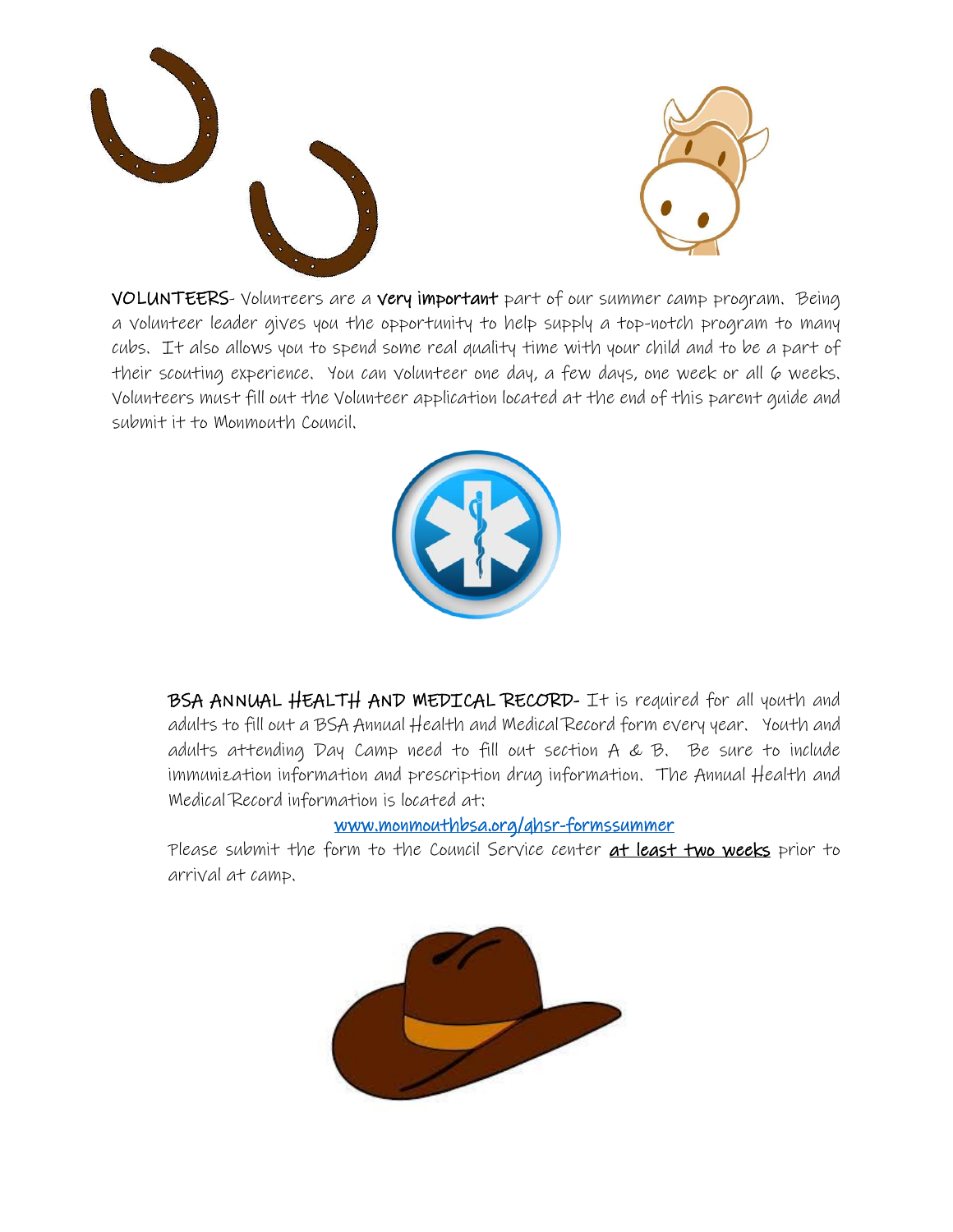FINANCIAL ASSISTANCE- Camperships are available to all Scouts based on financial need. Please make sure applicants really need the help or you may jeopardize the help needed from someone who really does. ALL APPLICATIONS FOR FINANCIAL ASSISTANCE ARE DUE TO MONMOUTH COUNCIL NO LATER THAN APRIL 1, 2022. Any applications received after this date will not be considered. Campership amounts are not fixed, but flexible according to need. Camperships do not cover the full camp fee and can only be submitted for a single session. Applications must be signed by the unit leader and the parent. The campership application is located at

[www.monmouthbsa.org/qhsr-formssummer.](http://www.monmouthbsa.org/qhsr-formssummer)

#### Financial Information

- $\ge$  \$250.00 per week if paid by June 15<sup>th</sup>
- $\ge$  \$280.00 per week if paid after June 15<sup>th</sup>
- $\ge$  \$1,300 for the 6 Trails Club- all 6 weeks of camp (must register online before June 15 to get program discount)

Before and after care available:

 $7:30$  am  $-$  9 am and  $4:30$  pm  $-$  6 pm for an additional fee of \$75 per week (supervision only, no additional programming)

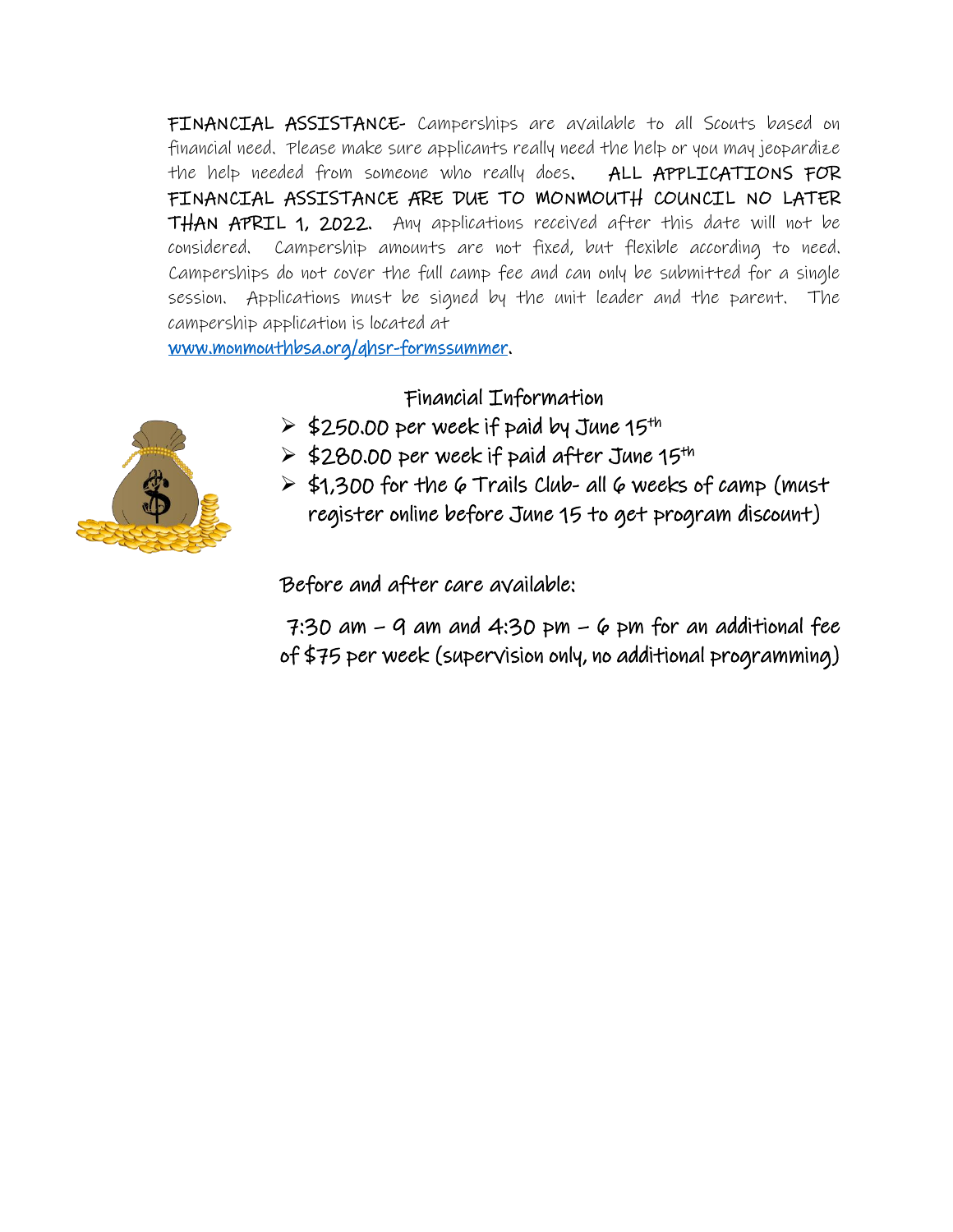



SUGGESTED DAY CAMP EQUIPMENT LIST

Basic Needs What Not To B[ring](http://gisatvassar.blogspot.com/2007/10/google-earth-lunchtime-demonstration.html) to Camp









\_\_\_\_ Sunscreen / Bug spray **►** Fishing gear \_\_\_\_ Wallet with ID and money **►** Walkie talkies for trading post  $\rightarrow$  The latest "graze"/toys \_\_\_\_ Rain Gear (a must!) **►** NO flip-flops

\_\_\_\_ Bathing suit/towel **►** Cell phones \_\_\_\_ Day Pack-Backpack **►** Electronic games, TV etc. \_\_\_\_ Hat **►** Knives

\_\_\_\_ Lunch in brown bag with name on it, it will be stored in refrigerator (no lunch boxes)

Canteen, plastic cup, or water bottle



Sneakers or Boots (no flip-flops)

Zip Lock or plastic bag (for wet bathing suits, [tow](https://creativecommons.org/licenses/by-sa/3.0/)els)

#### MARK ALL EQUIPMENT

Parents are encouraged to put the campers name and address on all clothing and equipment. Each year there are many items of clothing and equipment lost, unidentified, and unclaimed. All unclaimed items will be returned to the Council Office at the end of the Summer Camp season in September.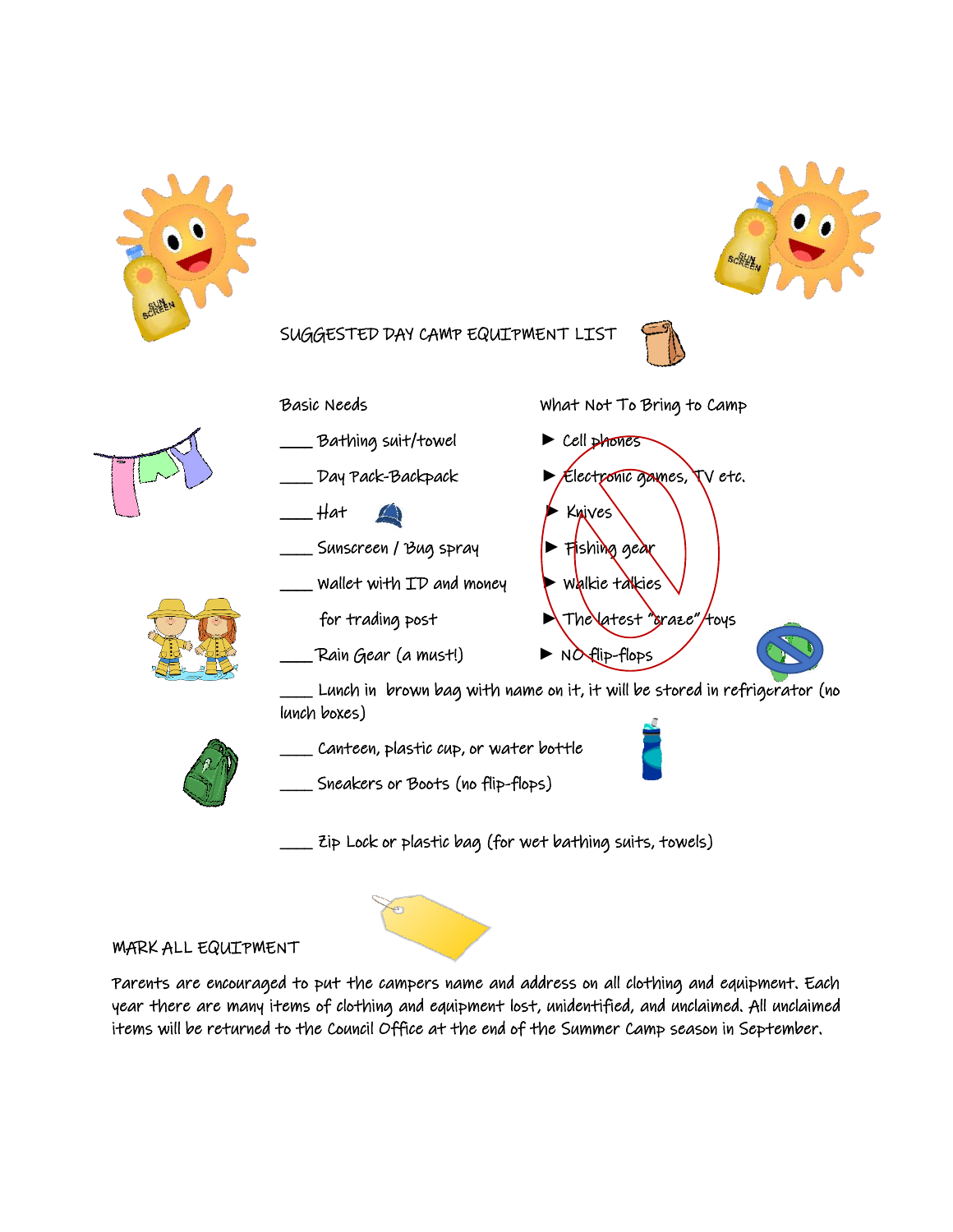

Volunteers are the backbone of the Scouting program. Volunteerism is no less important to ensure a superior quality summer program. With this in mind, we would like to ask you to consider volunteering your time to help deliver the best possible summer program to our Cub Scouts and Webelos. You can volunteer for one day, one week or the entire summer. Any help is greatly appreciated.

Questions? Call 732-536-2347

Volunteer as a Den Leader for an entire week of Day Camp AND bring 6 or more youth from your Den (all the same rank, not from the entire pack) and receive a \$250 rebate (rebates issued when summer camp ends)

\*Den Leaders – Youth must be attending the same week you are volunteering. Please list the youth in your Den below. Rebates are limited and are on a first come-first served basis. Those who volunteer for an entire week will also be given 2 Camp Shirts and a Camp Patch. Rebate checks will be mailed out shortly after Summer Camp ends.

Print an "X" in the day(s) of the week(s) of camp you would like to volunteer for: Please return this application by dropping it off, U.S. mail or fax to: (732) 536-2850 Monmouth Council BSA Attn: QHSR Volunteer App. 705 Ginesi Drive Morganville, NJ. 07751

| WEEK        | Monday | Tuesday | Wednesday | Thursday | Friday |
|-------------|--------|---------|-----------|----------|--------|
| $July 5-8$  |        |         |           |          |        |
| July 11-15  |        |         |           |          |        |
| July 18-22  |        |         |           |          |        |
| July 25-29  |        |         |           |          |        |
| August 1-5  |        |         |           |          |        |
| August 8-12 |        |         |           |          |        |

Rebate Checks will be mailed out shortly after Summer Camp Ends

Rebates are limited and are on a first come-first served basis